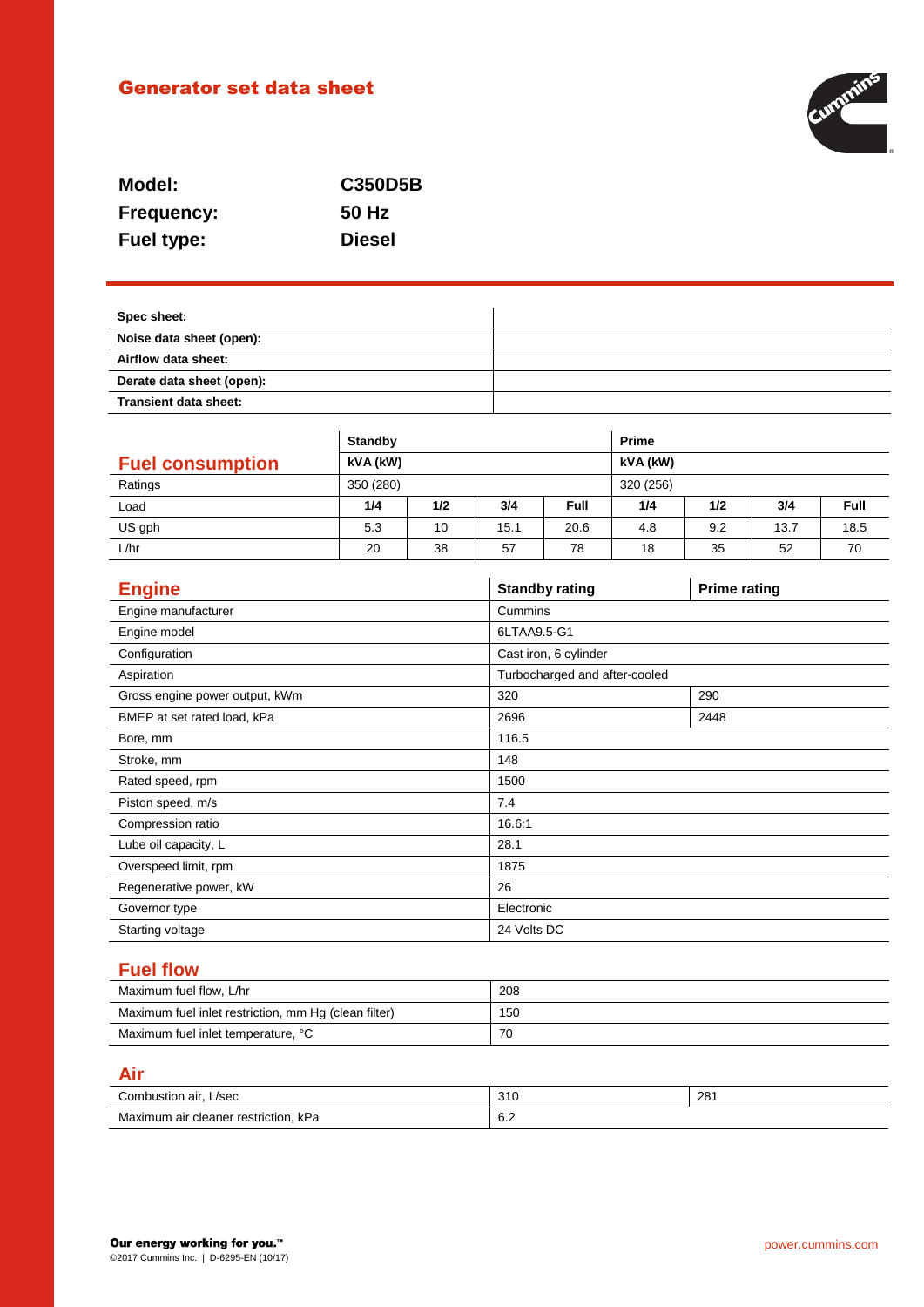| <b>Exhaust</b>                            | <b>Standby rating</b> | <b>Prime rating</b> |
|-------------------------------------------|-----------------------|---------------------|
| Exhaust gas flow at set rated load, L/sec | 833                   | 740                 |
| Exhaust gas temperature, °C               | 600                   | 580                 |
| Maximum exhaust back pressure, kPa        |                       |                     |

# **Standard set-mounted radiator cooling**

| Ambient design, °C                                   | 50   |                          |
|------------------------------------------------------|------|--------------------------|
| Fan load, kWm                                        | 13   |                          |
| Coolant capacity (with radiator), L                  | 55.5 |                          |
| Cooling system air flow, $m^3$ /sec @ 12.7 mm $H_2O$ | 7.9  |                          |
| Total heat rejection, kW                             | 35   | Total heat rejection, kW |
| Maximum cooling air flow static restriction kPa      | 10   |                          |

| Weights*             | Open | <b>Enclosed</b> |
|----------------------|------|-----------------|
| Unit dry weight, kgs | 2579 | 3937            |
| Unit wet weight, kgs | 3035 | 4487            |

\* Weights represent a set with standard features. See outline drawing for weights of other configurations.

| <b>Dimensions</b>                    | Length | Width | Height |
|--------------------------------------|--------|-------|--------|
| Standard open set dimensions, mm     | 2800   | 1100  | 1871   |
| Enclosed set standard dimensions, mm | 4256   | 1424  | 2216   |

### **Genset outline**

#### Open set



#### Enclosed set



Outlines are for illustrative purposes only. Please refer to the genset outline drawing for an exact representation of this model.

#### **Alternator data**

| <b>Connection</b> | Temp rise ºC | Duty | <b>Alternator</b> | Voltage   |
|-------------------|--------------|------|-------------------|-----------|
| Wye,<br>.3-phase  | 150/125      | S/P  | HC4E              | 380-440 V |